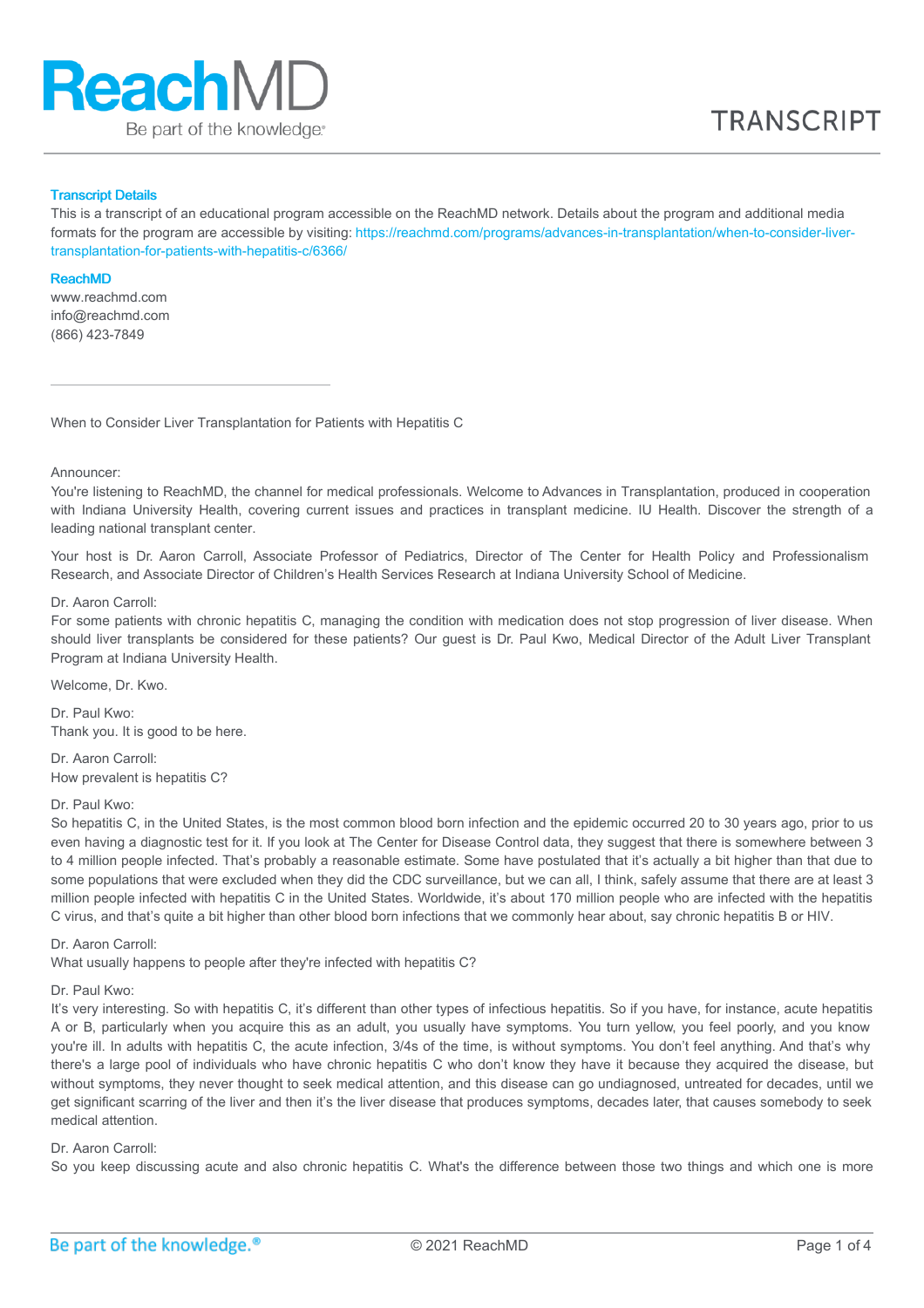## common?

### Dr. Paul Kwo:

Yes, so chronic hepatitis C is far more common and we have already been discussing that there are some 3 million people, at least, in the United States who are infected with the hepatitis C virus, and they're infected chronically. That is they typically have had it for years and most commonly, decades. Acute hepatitis C occurs when you get the virus at the initial infection and the most common risk factor in the United States is intravenous drug use and 20 to 30 years ago, when intravenous drug use was more common and it was not recognized that this was a risk factor for viral infections such as hepatitis C, this was the primary risk factor. It isn't the only risk factor. Any contact with infected blood can do it and indeed, something as snorting cocaine, blood transfusions, certain types of tattoos…there are a variety of ways that you can acquire acute hepatitis C, but again, as we discussed, only about a quarter or 25 percent have symptoms.

So that means 75 percent of people with acute hepatitis C, that means there is no...the liver is normal. You get infected. 75 percent of those people don't have symptoms. When you get acute hepatitis C, it doesn't go away about 85 percent of the time. So if you're infected with acute hepatitis C, 85 percent of the time, you're likely to go on to chronic hepatitis C. Fifteen percent of people actually get rid of it. That's different than some of the hepatitis viruses that we talk about. Hepatitis A, which we get through contaminated food, and essentially 100 percent of people get rid of it. Hepatitis B, if you're an adult and get hepatitis B, 90 percent of the time, you'll get rid of it. So hepatitis C is the opposite. When you're infected, you get the acute hepatitis, primarily without symptoms, and unfortunately, it does not go away 85 percent of the time.

# Dr. Aaron Carroll:

What are the treatment options for people that get hepatitis C?

#### Dr. Paul Kwo:

So, the treatment options right now are primarily pegylated interferon and ribavirin. And the important thing people need to know about the treatment options for hepatitis C is that you can cure hepatitis C. That's unlike a lot of other chronic illnesses, but hepatitis, you can cure.

There are different species of hepatitis C, or what we call genotypes, and the most difficult and most common genotype in the United States is genotype 1. The cure rate right now for genotype 1 hepatitis C is about 40 percent, and then there are easier to treat species or genotypes of hepatitis C, genotypes 2 and 3, and your physician can easily tell you which of those you have, and the cure rate there are upwards of 80 percent.

Now these therapies are not short therapies. You have to be treated for anywhere from 6 to 12 months, and they are associated with some side effects, but the important thing to know, is that you can be treated successfully.

This summer we should see the approval of new agents which will improve the cure rates markedly, so for the genotype 1 infected individuals, who are the hardest to treat, so as I said, we should be seeing cure rates this summer with these new medicines, added to pegylated interferon and ribavirin, of somewhere between 70-75 percent.

And the important thing also, is the addition of these new medicine, will hopefully shorten the duration of therapy for many people who are infected with hepatitis C, such that we're hoping that around half of these individuals will be able to be treated for a shorter duration, say 6 months rather than a year.

### Dr. Aaron Carroll:

Are these new medicines the NS3 protease inhibitors?

#### Dr. Paul Kwo:

Yes, they are. So they're what we call designer molecules. So interferon is a molecule that your body makes. So if you get the flu and you feel poorly, you have aches, you get a fever, that's your body releasing interferon to help the viral infection. And indeed, when you give interferon by injection, your providing additional stimulus for your body's immune system to help get rid of the virus. The ribavirin inhibits the hepatitis C but it is not a designer molecule. It works against a variety of viruses.

The protease inhibitors that you discussed are what we call designer molecules. They specifically attack one of the main proteins involved in hepatitis C replication, and it's the first of a future wave of therapies that we're going to be seeing that target specific areas of the hepatitis C replication, and the bonus is that they far more rapidly inhibit the hepatitis C replication and allow you to clear the virus very quickly, from the blood stream, and the NS3 protease inhibitors are the class that will likely be approved this summer.

# Dr. Aaron Carroll:

If you're just joining us, you're listening to Advances in Transplantation on ReachMD, the channel for medical professionals. I'm your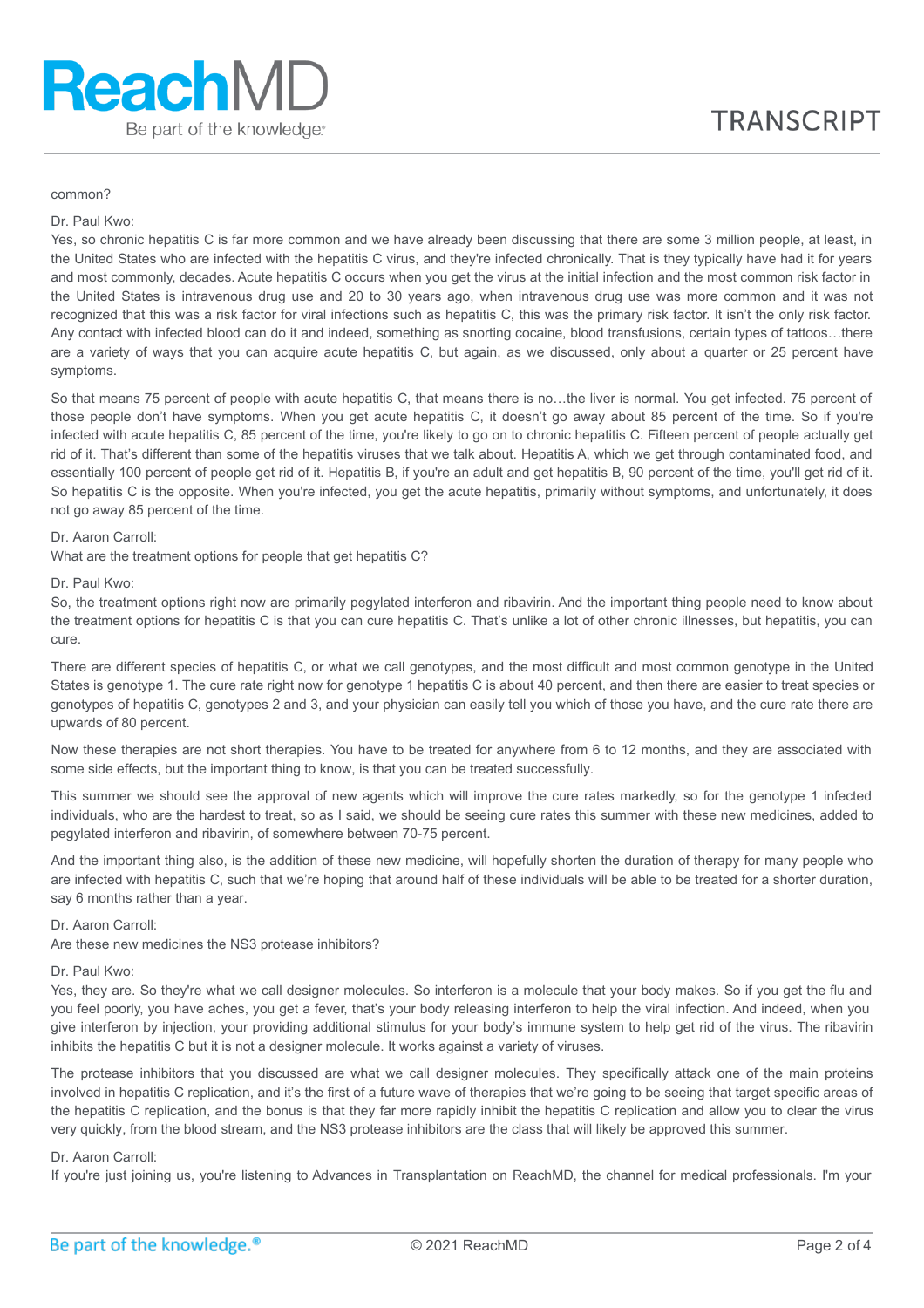host, Dr. Arron Carroll. Our guest is Dr. Paul Kwo, Medical Director of The Adult Liver Transplant Program at Indiana University Health. We're discussing when to consider liver transplants for patients with hepatitis C.

So for patients who go on to have chronic hepatitis C, how likely is it that they develop severe liver disease such as cirrhosis or even liver cancer?

## Dr. Paul Kwo:

Yes, again, as we said, 85 percent of people don't get rid of the hepatitis C and the hepatitis C infects the liver, and over decades, causes scarring in the liver. And as a general rule of thumb, we say that 20 percent of people get cirrhosis with hepatitis C after 20 years. Now, that fibrosis progression can be more rapid. It's typically a bit slower and indeed, there are people who have been infected hepatitis C who have had it for 40 to 50 years and have minimum scarring. They peacefully exist with the hepatitis C, but in general, you could say that over 20, 30, 40 years, people progress from no scarring of the liver to fibrosis to cirrhosis, and it's these individuals that require consideration for liver transplantation. And indeed, in the United States, hepatitis C is the most common reason that people require liver transplantation.

### Dr. Aaron Carroll:

When should liver transplant be considered for patients with hepatitis C?

### Dr. Paul Kwo:

So you can live with cirrhosis for quite some period of time. Some people live and have a reasonable quality of life for 5 to 10 years, however when you get cirrhosis, you develop other complications. You typically can develop fatigue. When you develop hepatitis C related cirrhosis, you're at increased risk for liver cancer, and if you do have hepatitis C related cirrhosis, your doctor and you should discuss regular screening for liver cancer. But what we typically look at is whether or not the person is functioning well and whether or not the liver is functioning well. That is, that it's able to perform all of its functions, the bloodwork is relatively stable and you haven't developed any of the problems associated with cirrhosis when you decompensate. That is, the liver fails to perform its normal functions.

That means that the liver isn't developing ascites, which means fluid in the belly, your belly swells up, that you're not turning yellow or jaundice, that you're not confused, that you haven't developed liver cancer, and that you haven't developed any other problems like variceal bleeding where the pressure in the liver causes veins in the stomach and the esophagus, which are connected to the liver, and cause you to vomit up blood or what we call hematemesis or variceal bleeding. When you get those symptoms, that's called decompensation. The liver is not able to compensate anymore and at that time, you should at least start considering a liver transplant evaluation.

# Dr. Aaron Carroll:

What is the evaluation process for liver transplantation?

### Dr. Paul Kwo:

So when we see someone for liver transplantation, what we go on to do is, number one, make sure that they indeed have the evidence that the liver is not functioning well, and we want to make sure that also that the patient's quality of life is compromised by liver disease enough such that if we transplant them. That we're going to make them better. That is, some people come in with us for an evaluation, they may be working fulltime, and if they are, well, you know, if everything looks okay, you can just follow them. And we do see people like that. However, the vast majority of people with hepatitis C related cirrhosis and decompensation have a poor quality of life and the transplant evaluation is directed toward making sure that the patient can have the surgery safely. And what that means is that the heart and lungs are strong enough and indeed, you'll have lung testing, you'll have testing of your heart by a variety of methods to make sure that the heart will make it through the surgery. We'll make sure that the vessels that are attached to your liver are open, and we'll make sure that you have appropriate support. So that it's not only medical testing, but we want to make sure that someone has enough support to go through a transplant surgery, which for most people, will be likely the largest surgery that they will ever go through, and we want to make sure that patients are able to have the best chance of taking good care of their new liver that they will receive for the longest duration of time.

### Dr. Aaron Carroll:

So what's the prognosis for a patient with hepatitis C after they've had a liver transplant?

### Dr. Paul Kwo:

So what we do is we set...the most transplants in the United States are done for hepatitis C. Hepatitis C recurs 100 percent of the time. Essentially, once you get a transplant for hepatitis C, the new liver is, in general, infected all the time, and because of the immunosuppression that is given to help prevent rejection, it unfortunately makes the hepatitis C fibrosis rate much faster. So about 20 percent of individuals with hepatitis C, will develop cirrhosis after 20 years of infection, or two decades. When you've had a liver